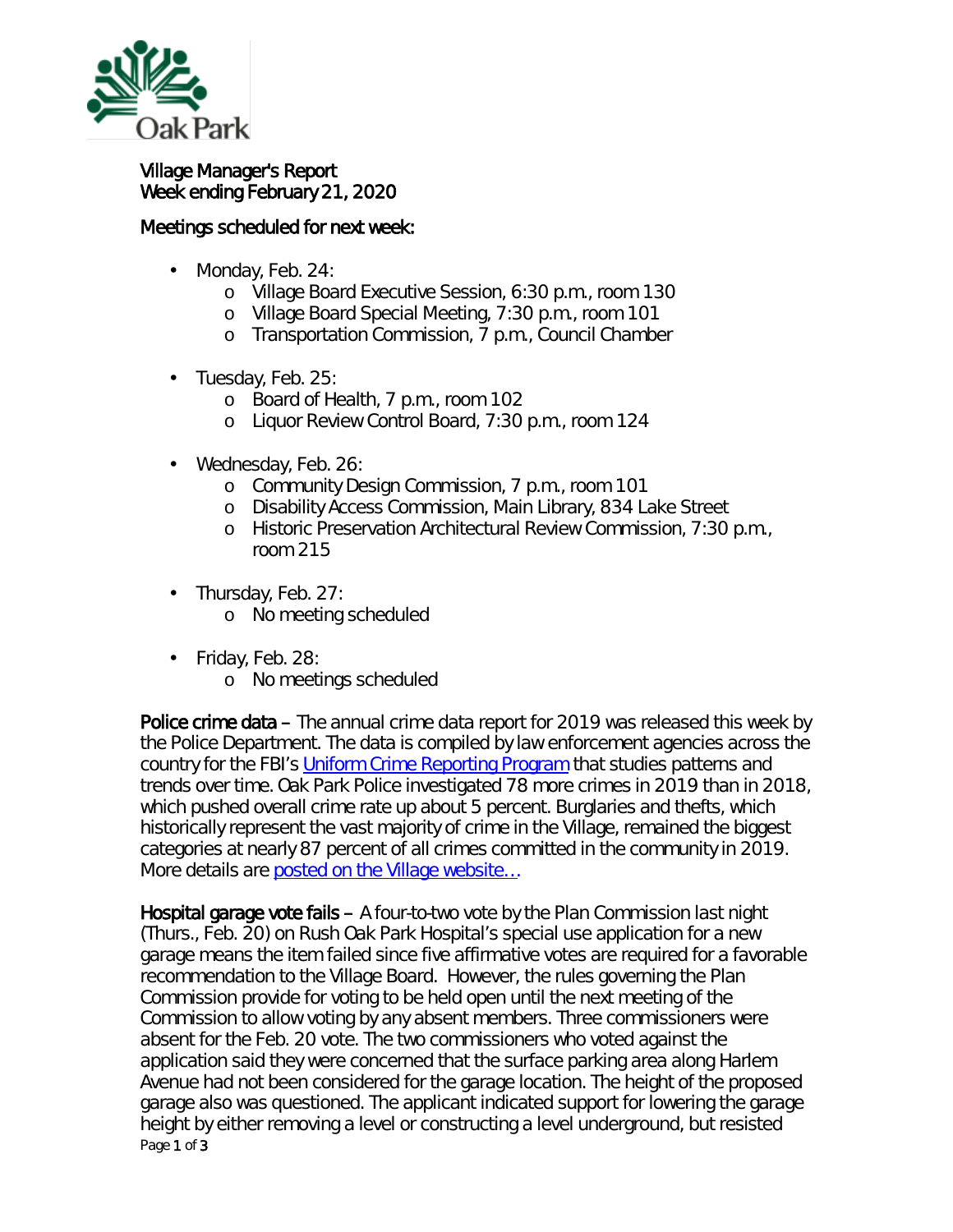the option of the Harlem Avenue location. Depending on action by the commission at its March 5 meeting, the Plan Commission recommendations could come to the board in April.

Lake Street update  $-$  A meeting specifically for the business operators likely to be most affected by the upcoming Lake Street renewal project attracted an estimated 40 merchants to the Lake Street theater on Thursday (Feb. 20). In addition to providing an overview of the project and answering questions, Village staff encouraged attendees to sign up for updates via the project website [www.betterlakestreet.com.](http://www.betterlakestreet.com/) More than half of the attendees signed up on the spot for the updates. As with the public meetings last week, discussion focused on the logistics of parking, traffic flow and pedestrian safety during construction. How customer and delivery access will be managed also was discussed. Several merchants expressed a willingness to display project signage as well. On-site signs for the first phase of the project – water and sewer work between Grove and Euclid avenues – are tentatively scheduled to be installed next week, with construction to quickly follow weather permitting.

Composting pilot – The Public Works Department is preparing to roll out a pilot program to allow residents not served by the Village hauler to adopt composting. Bins will be set up at the water pumping station, 102 N. Lombard Ave., so organic waste can be dropped off for composting. Participants will be able to store food scraps in ASTM 6400 standard compostable bags or wrapped in newspaper. The biggest challenge likely will be contamination by items that cannot be composted, such as plastic bags used to transport scraps. Signage and public education will focus on minimizing this potential issue. Given the effort and personal dedication required to participate in composting, staff is optimistic that providing this option to our many residents who live in multi-family properties that do not have composting services will increase the amount of residential waste diverted from landfills.

Dementia-friendly effort update – Staff and volunteers have been ramping up efforts to have Oak Park designated a *Dementia Friendly Community* by the non-profit organization [Dementia Friendly America.](https://www.dfamerica.org/) One-on-one interviews are being conducted with individuals affected by dementia to ensure the initiative is guided by the voices of those directly impacted; training videos are being produced for specific types of businesses like banks and restaurants; and training for emergency first responders is underway. The focus of these efforts is to help each group recognize and respond appropriately during encounters with individuals suffering from dementia. In addition to these targeted communication efforts, programs to increase awareness Village wide are being planned. The Oak Park Library will have informational displays in March and a dedicated booth is being planned for *[A Day in Our Village](https://www.oak-park.us/our-community/special-events/day-our-village)*. Momentum for the dementia-friendly initiative has steadily grown since its launch, with current support coming from more than 20 organizations and an action team of some 50 volunteers. More information about the local effort is posted at [www.oak](http://www.oak-park.us/dementiafriendly)[park.us/dementiafriendly.](http://www.oak-park.us/dementiafriendly)

Page 2 of 3 A Day is recruiting – The Community Relations Department has opened the exhibition registration process for the next *[A Day in Our Village](https://www.oak-park.us/our-community/special-events/day-our-village)* festival. Groups wishing to participate in the event set for Sun., June 7, are being urged to register online at [www.oak-park.us/diovregistration.](http://www.oak-park.us/diovregistration) Groups that use the online form to register are then linked to [www.oak-park.us/payment,](http://www.oak-park.us/payment) the portal for paying other Village bills,